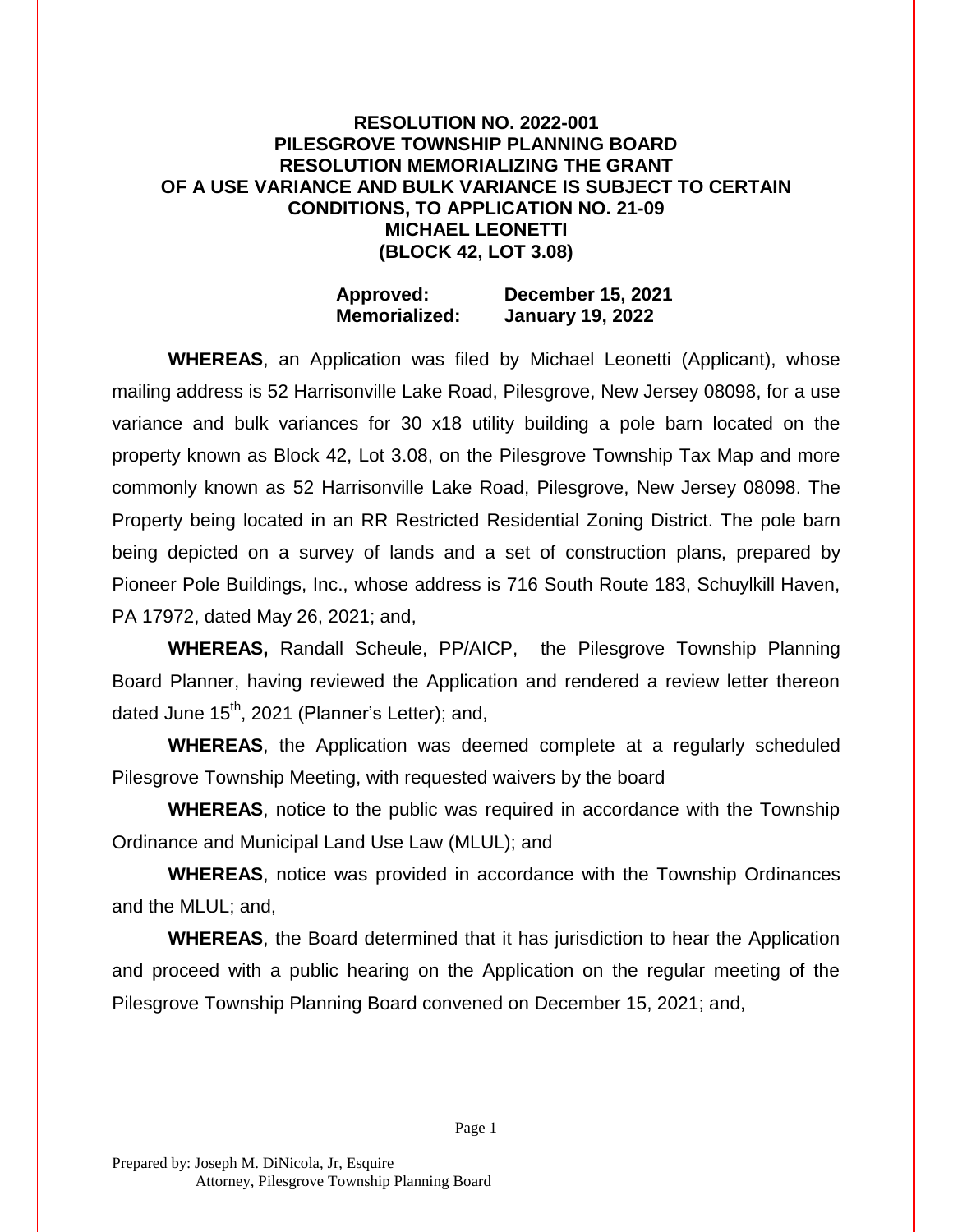**WHEREAS**, no members of the public spoke on the application; and **WHEREAS**, the Board heard testimony from the Applicant; and

**WHEREAS**, hearing the above testimony, the Board made the following findings of fact:

- 1. The Property is located in an RR Restricted Residential Zoning District.
- 2. The Property is located at 52 Harrisonville Lake Road, Pilesgrove, New Jersey 08098.
- 3. The property consists of .887 acres and is improved with a one-story dwelling, shed and bituminous driveway.
- 4. The Applicant is proposing to construct a 13.6 ft high, 18 ft x 30 ft pole barn.
- 5. The Applicant will require the following bulk variances:

a. Side yard setback – 30 ft required; 3 ft proposed.

b. Distance between buildings - 20 feet required where less than 20 ft is proposed.

- 6. The Applicant will also require a use variance as pole barns are not a permitted accessory structure in the concerned zoning district.
- 7. As it relates to the bulk variances requested the Applicant testified to the following positive and negative criteria:
	- Positive: The purpose of the MLUL would be advanced by this deviation from the zoning ordinance and the benefits from this deviation outweigh any detriment to the public good.
	- Negative: The proposed pole barn would not be a detriment to the public good and would not substantially impair the intent of the zoning ordinance.
- 8. As it relates to the Use Variance requested together with the Applicant's submission, the Applicant testified to the following regarding the Positive and Negative Criteria:
	- Positive: The Applicant testified that the property is particularly suited for the particular use.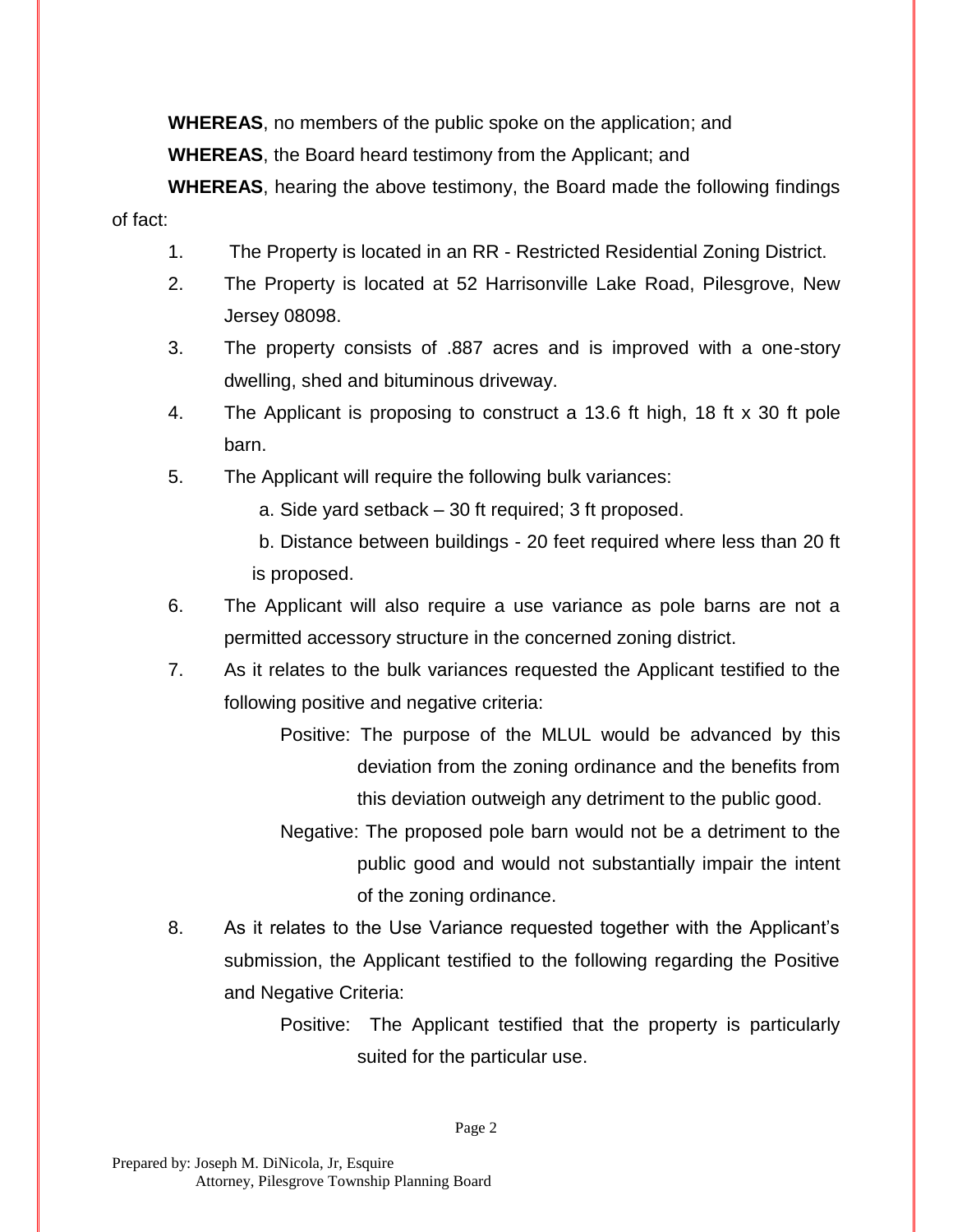Negative: The proposed use can be granted without substantial detriment to the public good. Additionally, it will not impair the intent and purpose of the Zoning Ordinance.

9. The Board next reviewed the Planner's Letter. The Applicant agreed to comply with all comments and requirements in the Planner's letter, subject to the Planner's approval.

**BE IT THEREFORE RESOLVED** on this \_\_\_\_\_ day of \_\_\_\_\_\_\_\_\_, 2021 by the Pilesgrove Township Planning Board, use variance and bulk variances for the construction of a pole barn as further depicted on the Plan submitted is granted with the waivers requested, subject to the following conditions:

- 1. To comply with all comments and requirements contained in the Planner's letter, subject to Planner's satisfaction.
- 2. To pay any and all required fee's which are due or may become due to the Township within seven (7) days' notice thereof, including, but not limited to, settlement of any outstanding review escrow accounts.
- 3. Obtaining any and all other approvals for the proposed revisions that may be required by any governmental/regulatory body including, but not limited to the Salem County Planning Board. Applicant's engineer shall certify that said approvals have been received.

**BE IT FURTHER RESOLVED** that in the event the above conditions are not satisfied within two (2) years from the date of the granted approval, the relief granted herein shall be denied retroactively to said approval date.

**BE IT FINALLY RESOLVED** that the Applicant is hereby placed on notice that:

- 1. The Applicant shall comply with all representations made during the hearing and all filed documents.
- 2. Applicant shall indemnify and hold the Board harmless from any and all claims of any kind which may be the result of any deficiency in the Application.
- 3. During construction Applicant shall correct any condition causing corrosion and/or negative effect upon the community wherein three (3) days' notice or any lesser time deemed required from or by the Township Engineer.

Page 3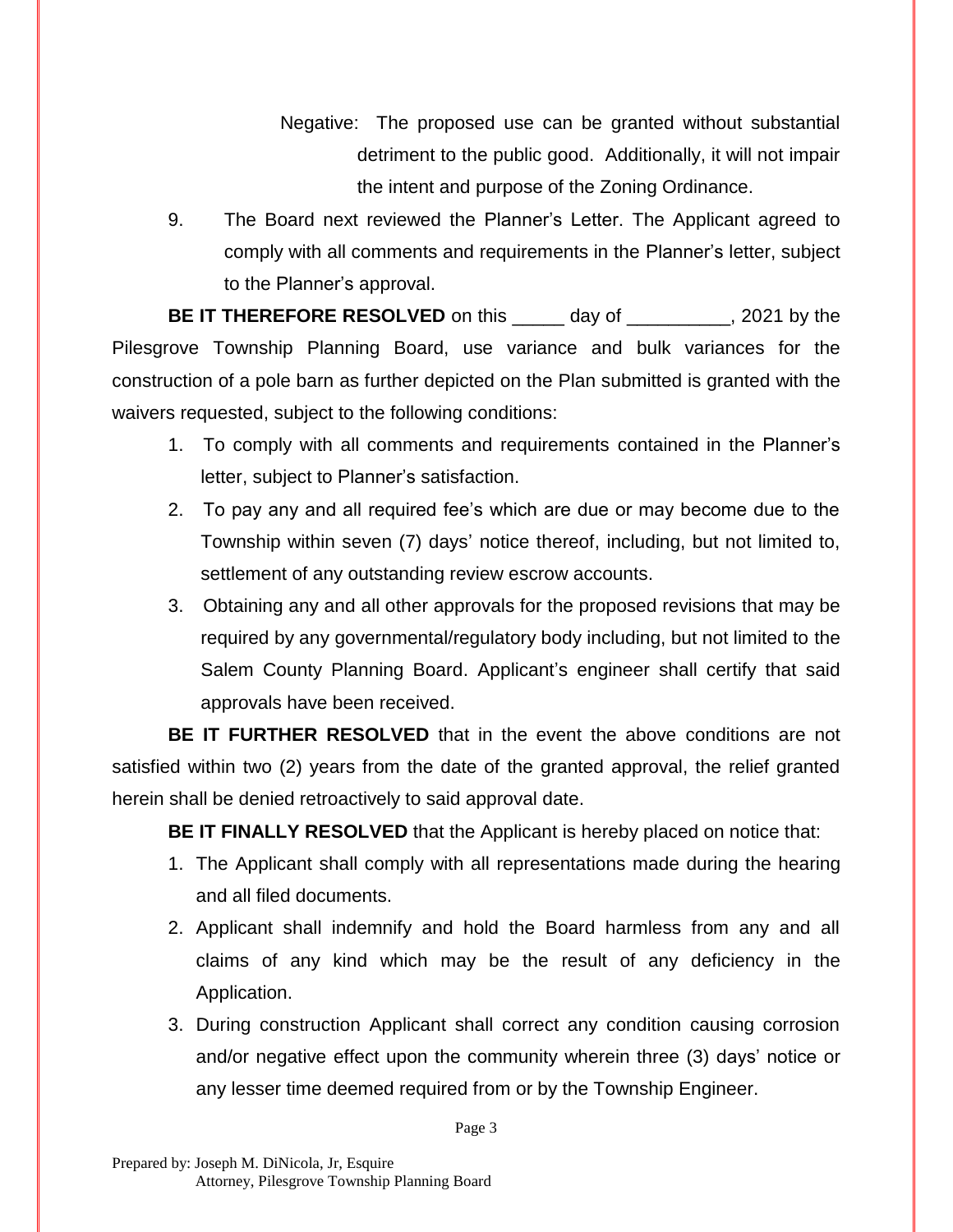- 4. Applicant shall be responsible for locating the improvements in accordance with the ordinance and/or this Resolution. Same may be required by the retention of a professional land surveyor, engineer, etc. to ensure compliance with the Ordinance. Applicant expressly understands that the Township shall be responsible for locating the improvements and if same are not in compliance with the ordinance and/or this Resolution, Applicant shall be obligated to remove said non-confirmative improvements and re-locate them in accordance with the zoning requirements or this resolution.
- 5. Any additional site improvements or modifications to the approved plan require approval from the Pilesgrove Township Planning Board.
- 6. The Applicant shall comply with any and all ordinance and MLUL bond requirements.

## **PILESGROVE TOWNSHIP PLANNING BOARD**

**BY: \_\_\_\_\_\_\_\_\_\_\_\_\_\_\_\_\_\_\_\_\_\_\_\_\_\_\_\_\_\_\_\_\_\_\_\_\_**

**JEFFREY STRING, Chairperson**

**ATTEST:**

**\_\_\_\_\_\_\_\_\_\_\_\_\_\_\_\_\_\_\_\_\_\_\_\_\_\_\_\_\_\_\_ RITA SHADE, Secretary**